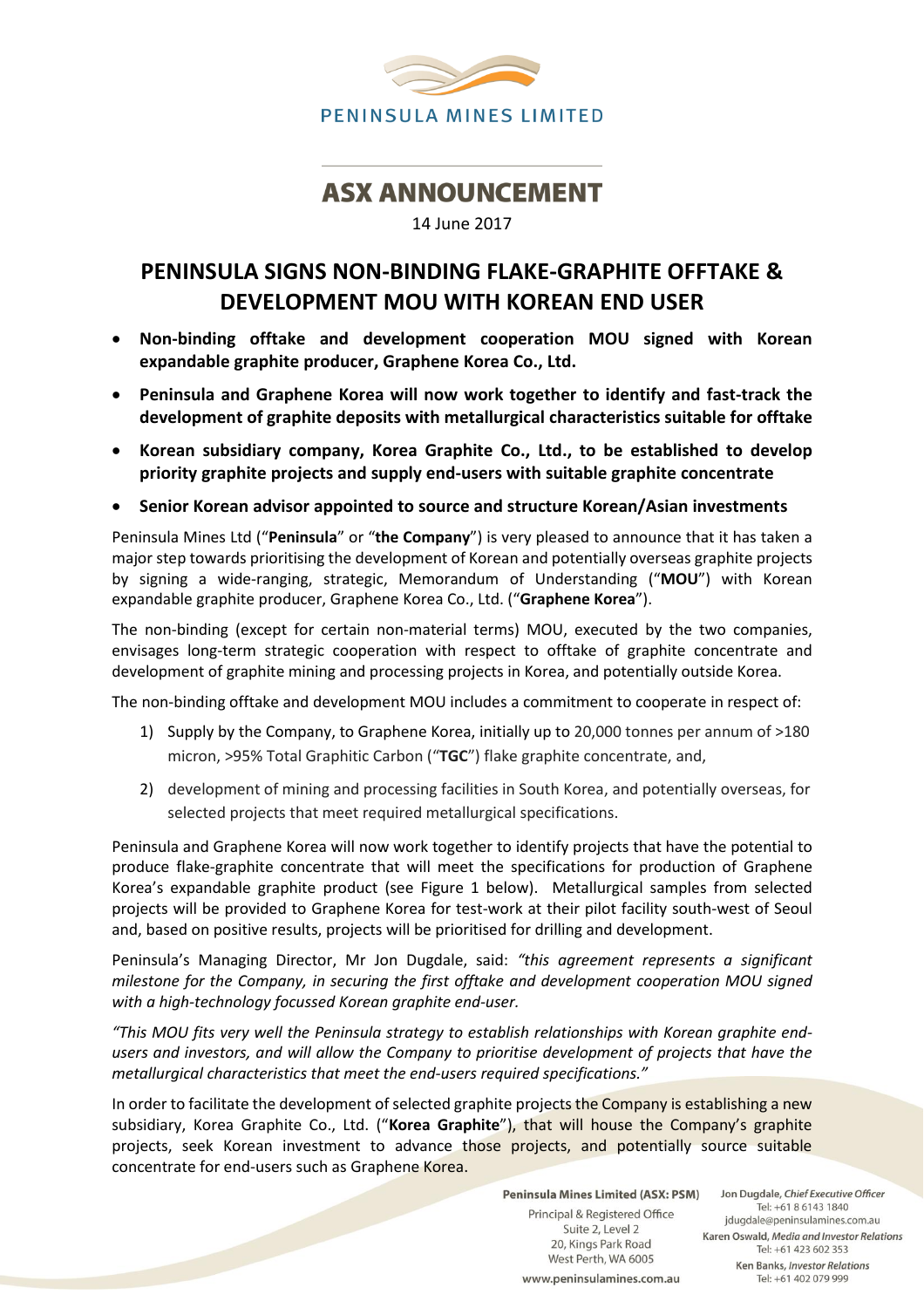The Company has also appointed a Senior Advisor, Mr Min Soo Kim, CEO of Ambrasia Group Ltd ("**Ambrasia Group**"), with significant expertise in Korea, to source and structure the investments required to advance selected graphite projects to development and, ultimately, flake-graphite concentrate production.

**About Graphene Korea:**



Graphene Korea is a private Korean company that is close to commissioning an expandable graphite products processing facility near Eumseong in Korea, approximately 20 km to the west of Peninsula's Yongwon Flake-Graphite Project<sup>D6</sup>.

Expandable graphite is processed to produce heat resistant, very light weight, non-toxic building materials and insulation products that will enable the Korean building products industry to meet increasingly stringent fire safety codes for foam insulation panels, fillers and coatings. The product utilisesflake-graphite concentrate with certain metallurgical characteristics (e.g. expandability), and Graphene Korea will have initial demand for approximately 20,000 tonnes of flake-graphite concentrate per annum.

Graphene Korea is also planning to establish a second processing facility to produce other products, including graphene, for new technological applications requiring superconductors.

*Figure 1: Graphene Korea's Expandable Graphite Product (in front of their pilot plant/testing facility)* 

#### **Korean Graphite Projects Update:**

Peninsula is currently advancing several flake-graphite projects in Korea with the objective of establishing a "critical mass" of flake-graphite resources and to conduct the metallurgical test-work necessary to demonstrate suitability for the high technology end-uses, including:

- i) **Yongwon Graphite Project**, where large to jumbo sized flakes have been identified in petrography<sup>D2</sup>; high grade channel sampling results including Trench 1: 13.8m @ 11.7% TGC and Trench 5: 12.7m @ 10.8% TGC<sup>D6</sup> have been produced, and metallurgical testing by Independent Metallurgical Operations ("**IMO**") produced high-purity concentrate results averaging 97% TGC, and 87.3% graphite recovery<sup>D4</sup>.
- ii) **Daewon Graphite Project**, where highly oriented graphite flakes, including large (>180 micron) flakes, have been identified in petrography<sup>D2</sup>; initial metallurgical "rougher" flotation results are encouraging<sup>D6</sup>, with final results to be reported shortly, and an electromagnetic ("**EM**") survey is due to commence by the end of June.

In addition, tenement applications have been made over several new flake-graphite projects in Korea, where previous (government survey) work has identified flake crystalline graphite. Rockchip sampling is in progress on several of these projects and results and more details will be provided when available.

The objective of the on-going programmes on the Company's graphite projects in Korea is to identify flake graphite occurrences then complete mapping, channel sampling, preliminary metallurgical testwork and EM geophysics in order to define the exploration potential of each project and metallurgical concentrate characteristics.

Further metallurgical test-work to demonstrate suitability for expandable graphite and/or spherical graphite production may then be carried out prior to specific projects being selected for drilling and economic evaluation (pending grant of tenements and drilling access).

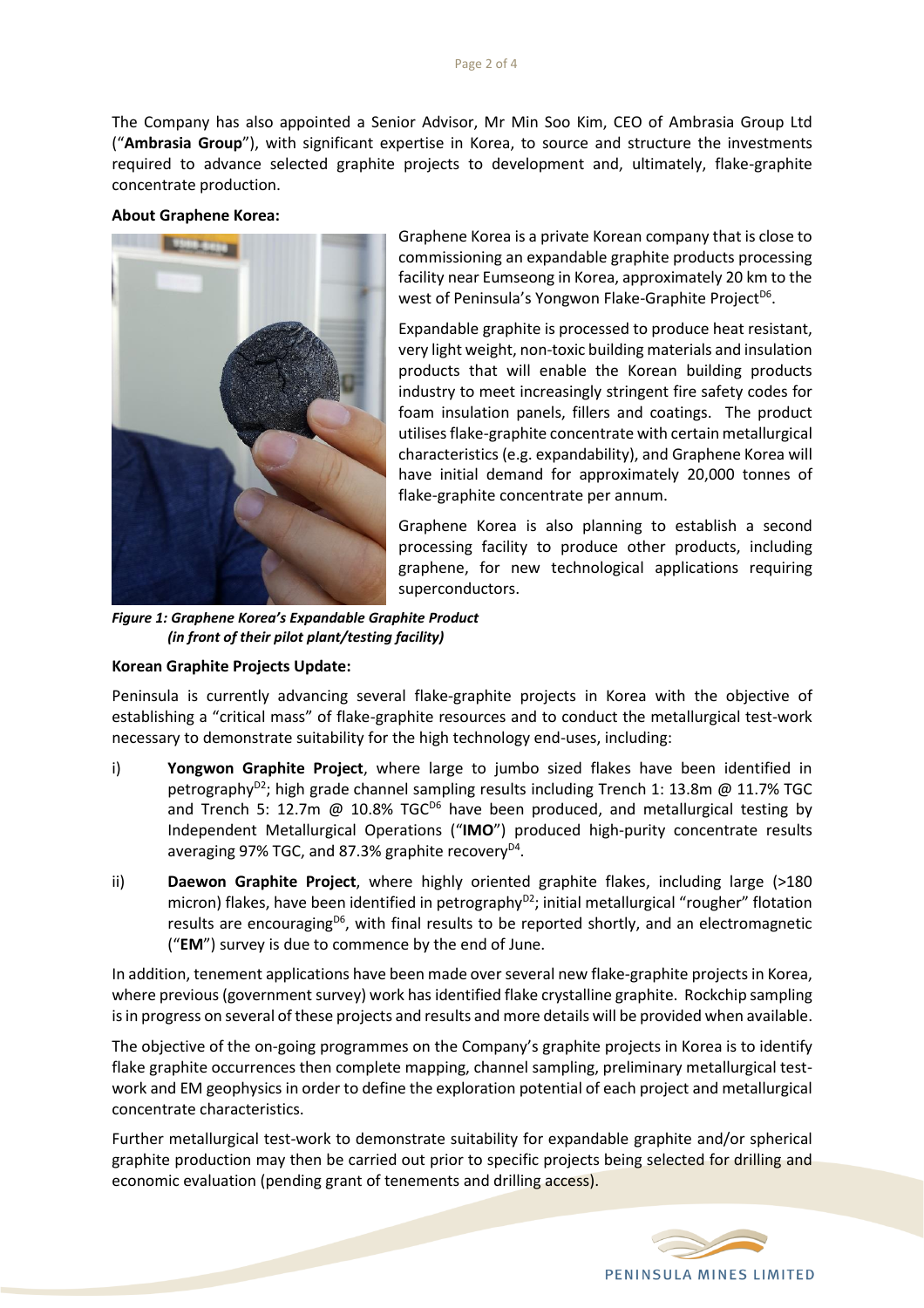For more information please contact:

#### **Jon Dugdale, FAusIMM**

Managing Director Phone: +61 402 298 026 Email: jdugdale@peninsulamines.com.au

#### **About Peninsula Mines Ltd**

Peninsula Mines Ltd is an Australian listed exploration/development company focused on developing the outstanding opportunities for mineral discovery within South Korea. Peninsula's strategy is to focus on mineral commodities which have a positive price outlook and offer potential for off-take or strategic partnerships in-country.

The Company has established and is growing a portfolio of highly prospective graphite, lithium, goldsilver and zinc-silver-polymetallic projects in South Korea that all offer significant exploration potential.

Full versions of all the company's releases are available for download from the Company's website [www.peninsulamines.com.au](http://www.peninsulamines.com.au/)

#### **The material and/or releases referenced in this release are listed below:**

- D1 High Graphite Grades at Yongwon Project, 19 July 2016
- D2 Jumbo and Very Large Identified at South Korean Graphite Projects, 20 September 2016
- D3 Establishing multiple drilling targets across key projects in South Korea, 21 November 2016
- D4 Excellent Metallurgy and Trenching Results, Yongwon Graphite Project, 12 January 2017
- D5 Peninsula gains KORES funding for Yongwon Graphite Drilling, 30 March 2017
- D6 South Korean Graphite Projects update (Yongwon Channel Results), 17 May 2017

#### **Forward looking Statements**

*This release contains certain forward looking statements. These forward-looking statements are not historical facts but rather are based on Peninsula Mines Ltd's current expectations, estimates and projections about the industry in which Peninsula Mines Ltd operates, and beliefs and assumptions regarding Peninsula Mines Ltd's future performance. Words such as "anticipates", "expects", "intends", "plans", "believes", "seeks", "estimates" "potential" and similar expressions are intended to identify forward-looking statements. These statements are not guarantees of future performance and are subject to known and unknown risks, uncertainties and other factors, some of which are beyond the control of Peninsula Mines Ltd, are difficult to predict and could cause actual results to differ materially from those expressed or forecasted in the forward-looking statements. Peninsula Mines Ltd cautions shareholders and prospective shareholders not to place undue reliance on these forwardlooking statements, which reflect the view of Peninsula Mines Ltd only as of the date of this release. The forward-looking statements made in this release relate only to events as of the date on which the statements are made. Peninsula Mines Ltd does not undertake any obligation to release publicly any revisions or updates to these forward-looking statements to reflect events, circumstances or unanticipated events occurring after the date of this presentation except as required by law or by any appropriate regulatory authority.*